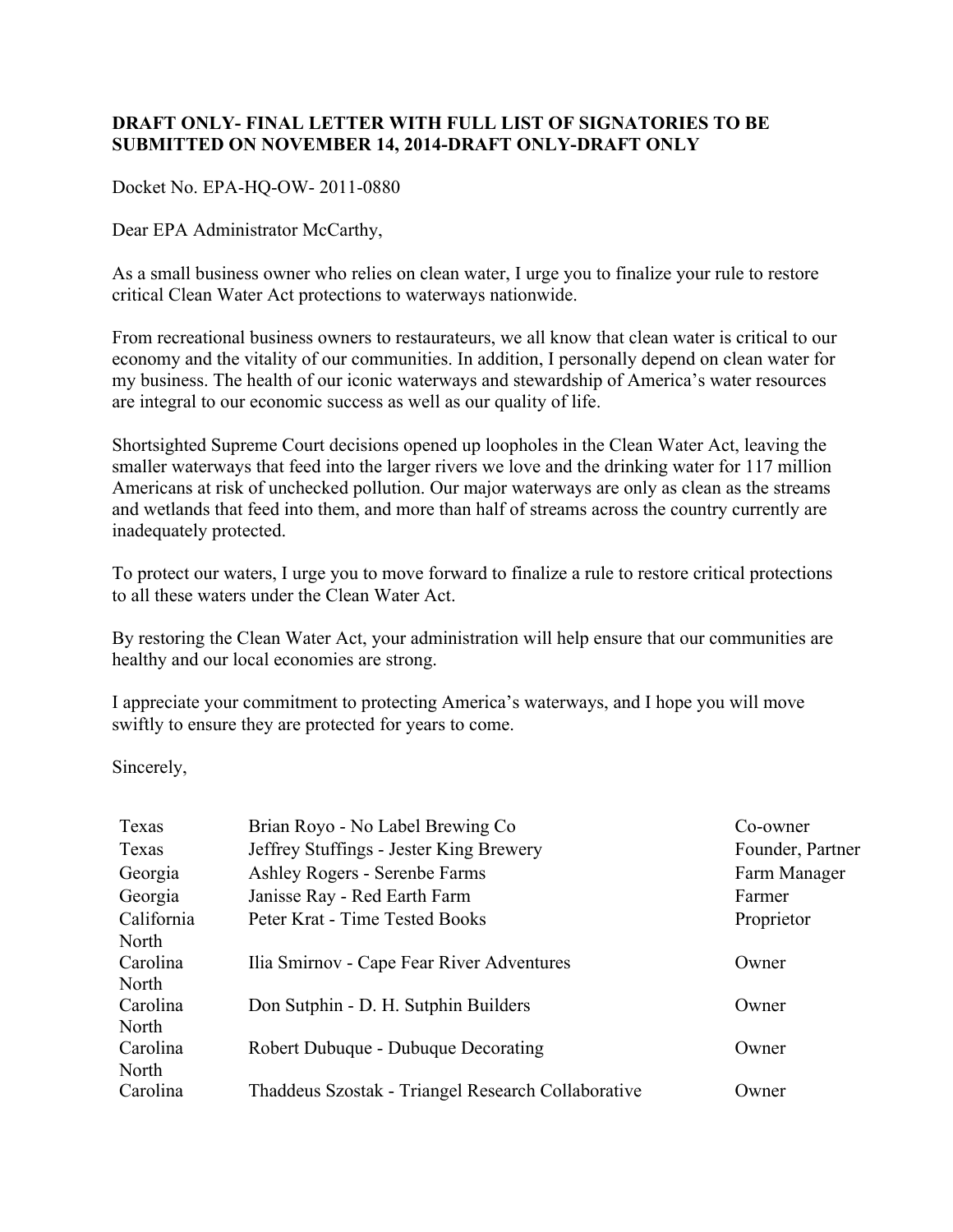| North      |                                                |                 |
|------------|------------------------------------------------|-----------------|
| Carolina   | Vada Dicey - Vada Dicey Photography            | Owner           |
| California | Andy Keller - Chico Bag                        | President       |
| California | Mike Murphy - Vapor Room on The Grid           | Owner           |
| California | Kenny Russell - Big Brother Comics             | Owner           |
| California | Rinpron Chaipant - Sawasdee Thai Cuisine       | Manager         |
| Oregon     | Brian Shaw - Oregon Brineworks                 | <b>Business</b> |
| Oregon     | Jason Kiamer - Control Voltage                 | <b>Business</b> |
| Oregon     | Matt McCormack - Ace Typewriter                | <b>Business</b> |
| Georgia    | Jay Payne - Cedar Grove Farm                   | Farmer          |
| California | Scott Ruble - Covewater Paddle Surf            | Co-Found        |
| California | Jamin Luoto - Naked Viking Surf                | Principal       |
| California | Jason Alaniz - Capitola Surf and Paddle        | Proprieto       |
| California | Dennis Judson - Adventure Sports Unlimited     | Proprieto       |
| Maryland   | Kimry Perrone - Milagro                        | Small Bu        |
| Maryland   | Kathleen Hickey - Bright Spring Communications | Small Bu        |
| Maryland   | Jason Willett - True Vine                      | Small Bu        |
| Maryland   | Gary Smitt - Vu Skate Board Shop               | Small Bu        |
| Maryland   | JayJay Bidle - TLC Bridal Boutique             | Small Bu        |
| Georgia    | Terri Jagger Blincoe - Ladybug Farms           | Farmer          |
| Georgia    | Clay Brady - Foster-Brady Farm                 | Farmer          |
| Maryland   | Michael Lynch - Carma's Cafe                   | Small Bu        |
| Georgia    | Cathy R. Payne - Broad River Pastures          | Farmer          |
| Georgia    | Bobby Britt - BesMaid Garden                   | Farmer          |
| Georgia    | Debbie Brock - Grandma Brock's Country Farm    | Farmer          |
| Maryland   | Wendy Flynn - Dream House                      | Small Bu        |
| Georgia    | Erin Cescutti - Brightside Farm                | Farmer          |
| Maryland   | Genie Camp - Carroll Creek Antiques            | Small Bu        |
| Georgia    | Relinda Walker - Walker Farms                  | Owner           |
| Maryland   | Chanda Drew - Simply Beautiful Boutique        | Small Bu        |
| Maryland   | Melanie Baron - Visions                        | Small Bu        |
| Maryland   | Gillian Burluti - Firestone's Market           | Small Bu        |
| Virginia   | Sharon Montgomery - Modern Artifacts           | Owner           |
| Virginia   | Matt Kolonich - Walkabout Outfitters           | Manager         |
| Virginia   | Isle Lindberg - Luxor                          | Manager         |
| Virginia   | Molly Kaperick - Bits and Pixels               | Manager         |
| Virginia   | Andrew Kirk - Road Runner Running Store        | Staff           |
| Georgia    | Saphir (and Kate) Grici - Holy Crepe           | Owner(s)        |
| Oregon     | Mark Kellenbeck - BrainJoy LLC                 | <b>Business</b> |
| Oregon     | Sara Kolp - Flutter                            | <b>Business</b> |
| Oregon     | Jessica Evans - pdXchange Retail, Inc.         | <b>Business</b> |
| Oregon     | Michael Haight - Future Shock Records          | <b>Business</b> |
| Oregon     | Pat McDonald - St. John's Flower Shop          | <b>Business</b> |

Manager Business Owner Business Owner Business Owner Co-Founder Proprietor Proprietor Small Business Owner Small Business Owner Small Business Owner Small Business Owner Small Business Owner Small Business Owner Small Business Owner Small Business Owner Small Business Owner Small Business Owner Small Business Owner Manager  $Owner(s)$ Business Owner **Business Owner** Business Owner Business Owner Business Owner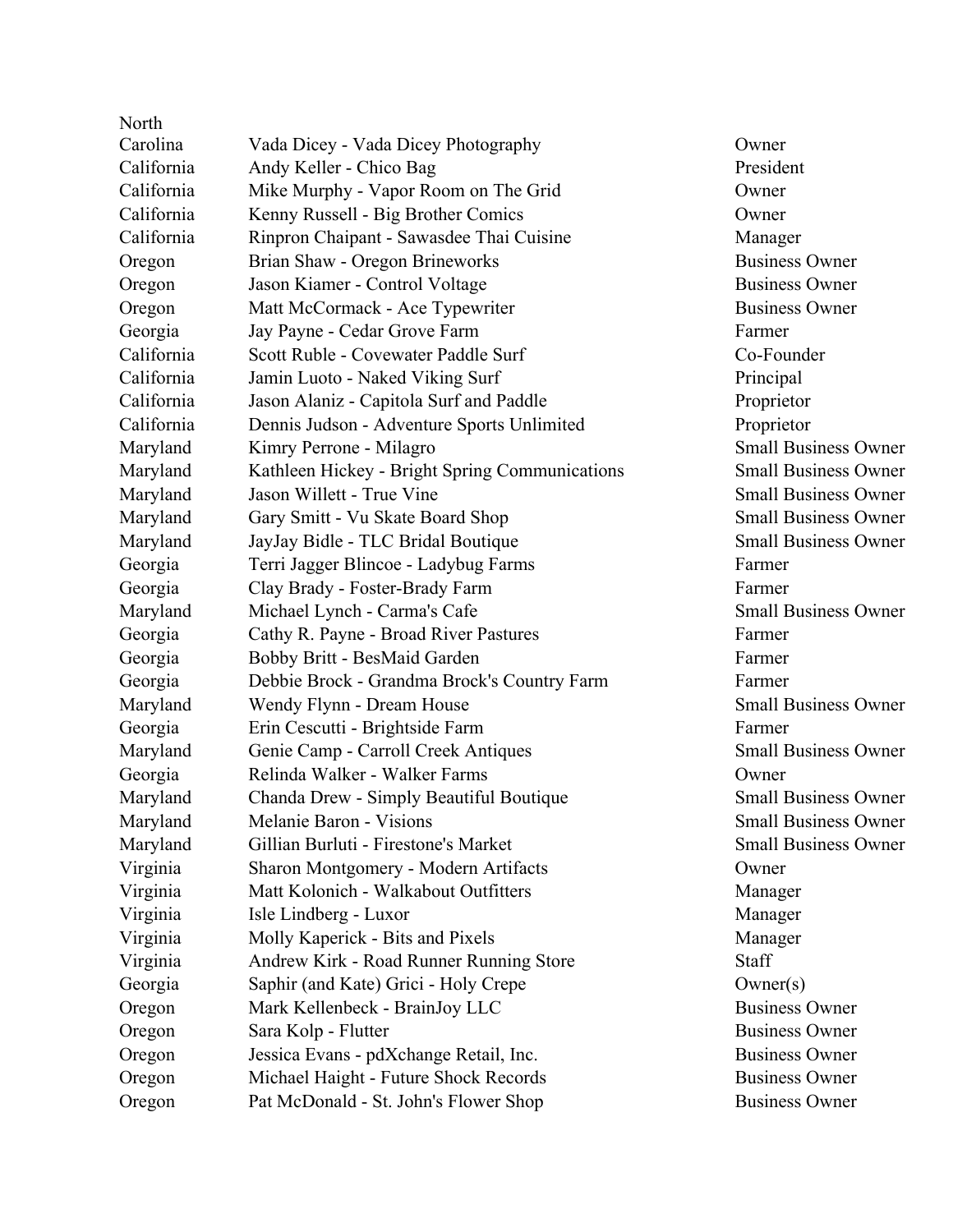| Oregon            | Sattie Clark - Eleek, Inc.                                      | <b>Business Owner</b>      |
|-------------------|-----------------------------------------------------------------|----------------------------|
| Oregon            | Gary Spencer - A Body of Wisdom Natural Family Medicine         | <b>Business Owner</b>      |
| Oregon            | Jamie Noehren - John Street Café                                | <b>Business Owner</b>      |
| Oregon            | Mitchell Schram - Stolz Motors                                  | <b>Business Owner</b>      |
| North             |                                                                 |                            |
| Carolina          | April Clark - Second Wine Eco Tours                             | Owner                      |
| North             |                                                                 |                            |
| Carolina          | Rob Bennett - My Aloha Paddle and Surf, Inc.                    | Owner                      |
| North             |                                                                 |                            |
| Carolina          | Amy Siary - Aquarius Alarms and Service Inc.                    | Owner                      |
| North<br>Carolina | <b>Steve Stewart - Stratosphere Weather Graphics Consulting</b> |                            |
| North             | Corp                                                            | Principal                  |
| Carolina          | Jay Rosoff - JR Sales Corp                                      | Owner                      |
| New York          | Richie Shallcross - Bacchus Brewing Company                     | <b>Brewmaster</b>          |
| New York          | Johanna - Rockaway Beach Surf Shop                              | Owner                      |
| New York          | Sally - The Boat House                                          | Owner                      |
| New York          | Tom - Elfs Farm Winery and Cider Mill                           | Owner                      |
| New York          | Steve - Adirondacks Lakes and Trails Outfitters                 | Owner                      |
| Georgia           | Brent Troncalli - Outside World Outfitters                      | Owner                      |
| Georgia           | Lucinda Kennedy - Uptown Art                                    | Owner                      |
| Georgia           | Tony - Thrive Integrative Medicine                              | Owner                      |
| Minnesota         | Ken Soiney - Ken's River Rats Outfitters                        | Owner                      |
| Minnesota         | Jim Bergquist - Wind Water & Wheels                             | Owner                      |
| Minnesota         | <b>Cliff Langley - Swiftwater Adventures</b>                    | Owner                      |
| Minnesota         | Soctt & Jessica Christle - Cottage Grove Resort                 | Owners                     |
| Minnesota         | Marilyn Appledoorn - Appledoorn's resort                        | Owner                      |
| Minnesota         | Jim Hanson - Duane's Canoe Outfitters                           | Owner/Manager              |
| Virginia          | King Robinson - Royal Cuts Barbershop                           | Owner                      |
| Virginia          | Brian Hollenbach - El Cactus                                    | Owner                      |
| Virginia          | Chase Hoover - The Bone                                         | Owner                      |
| Virginia          | Tricia Petitt - Old Towne Man Cave                              | Owner                      |
| Virginia          | Robert W. Barolin - City Square Cafe                            | Owner                      |
| Virginia          | Andrew Elswick-Angus - Curves Hair Salon                        | Owner                      |
| Minnesota         | Peggy Grey - Mary Lue's Yarn and Ewe                            | Owner                      |
| New York          | Steven Gelb - Old Goat Gear Exchange                            | Owner                      |
| New York          | Doug Reagan - Reagan's Finger Lakes Canoe & Kayak Livery        | Owner                      |
| New York          | Nick Ercole - Ski Haus                                          | Owner                      |
| New York          | Maki Parsons - Hudson River Expeditions                         | Owner                      |
| New York          | Peter Burns - Beaver Brook Outfitters                           | Owner                      |
| New York          |                                                                 |                            |
| New York          | Richie Shallcross - Bacchus Brewing Company                     | <b>Brewmaster</b><br>Owner |
| New York          | Ted Marks - Atwater Estates Vineyards                           |                            |
| North             | Kathey Piedl - Hungry Hollow Co-Op                              | Co-owner<br>Owner          |
|                   | <b>Banks Dixon - Frog Hollow Outdoors</b>                       |                            |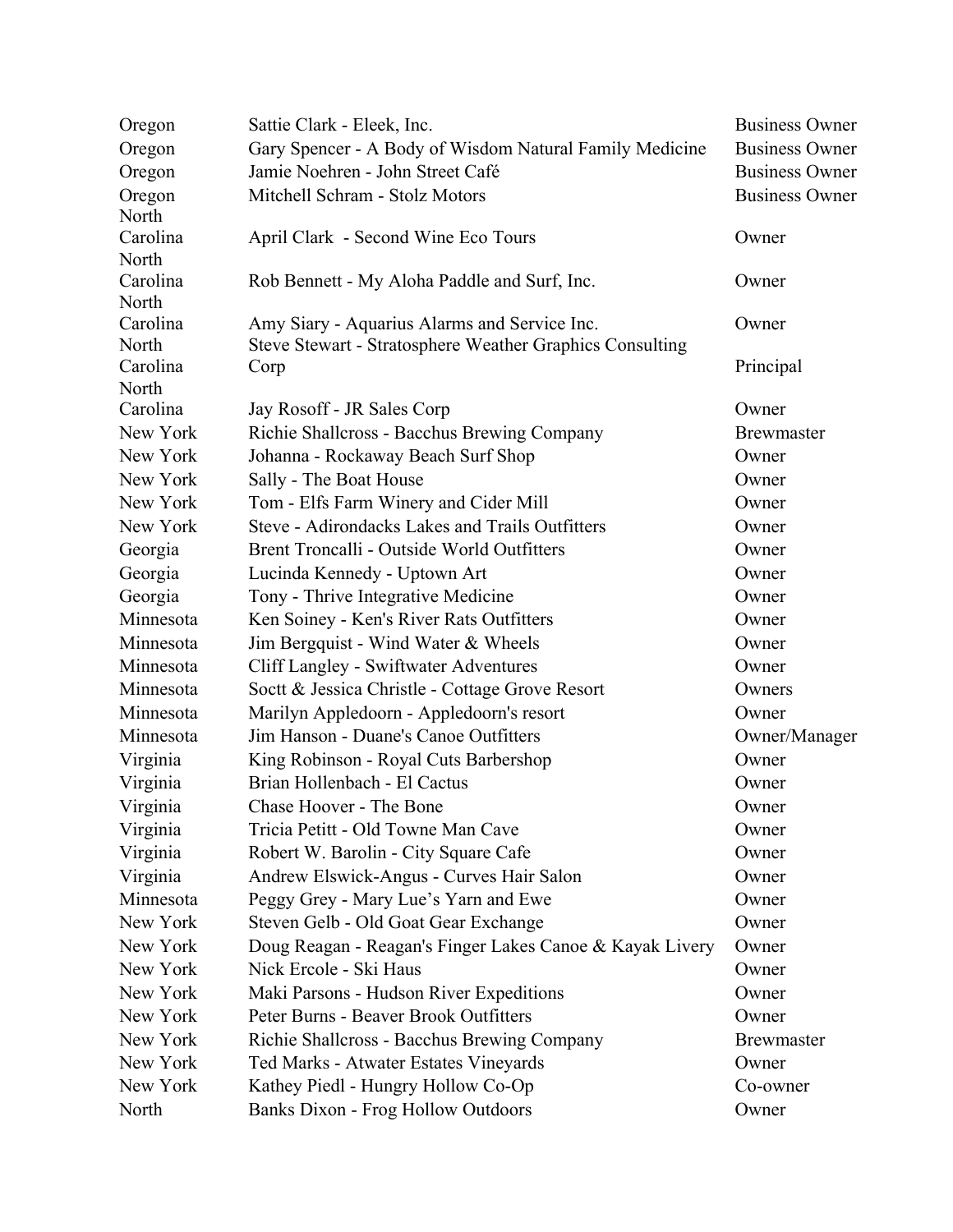| Carolina   |                                                      |                             |
|------------|------------------------------------------------------|-----------------------------|
| Virginia   | Maxwell Posner - Triple Crossing Brewery             | Owner/Manager               |
| Virginia   | Matt Perry - Riverside Outfitters                    | Owner                       |
| Virginia   | Jake Endres - Crooked Run Brewing                    | Owner                       |
| Maryland   | Erycka Lee - Velvet Lounge                           | <b>Small Business Owner</b> |
| Maryland   | Brenda S. Carroll - Hanging on a Whim                | <b>Small Business Owner</b> |
| Maryland   | Cathy Baucour - The Knot House                       | <b>Small Business Owner</b> |
| Maryland   | Glen Ferguson - Cowork Frederick                     | <b>Small Business Owner</b> |
| Maryland   | Carmen Brock - Trohv Shop                            | <b>Small Business Owner</b> |
| Maryland   | Daniela Troia - Zia's of Towson                      | <b>Small Business Owner</b> |
| Maryland   | Matthew Daly - Ceriello Fine Italian Foods           | Owner                       |
| Georgia    | Max Madara - Emerald Blade Lawn                      | Owner                       |
| Iowa       | Linda & Roger Mildenstein - Fin & Feather            | owners                      |
| Georgia    | Joseph Hsiao - The Flying Biscuit Cafe               | Owner                       |
| Georgia    | Glen Golden - Jailhouse Brewing Co.                  | Owner                       |
| Georgia    | Nik Jeffords - Mojo Pizza N Pub                      | Owner                       |
| Georgia    | Stacy Wisniewski - Butter and Cream                  | Owner                       |
| Georgia    | Eddie Holley - Ale Yeah! Craft Beer Market           | Owner                       |
| Iowa       | Mike Draper - Raygun                                 | Owner                       |
| Iowa       | Lois Reichert - Reichert's Dairy Air                 | owner                       |
| Iowa       | Jake Jostand - Oak Hill Marina                       | Owner                       |
| Iowa       | Sharon Hicks - Green Goods for the Home              | Founder                     |
| Iowa       | Mike Feller - Gong Fu Tea                            | Owner                       |
| Iowa       | Nathan Gamet - Everybody's Whole Foods Store         | Co-owner                    |
| Iowa       | Mark & Eadie Weaver - Active Endeavors               | owners                      |
| Iowa       | Christy Jensen - Domestica                           | Founder & Owner             |
| Iowa       | Chris Bass - Sac County Conservation                 | Manager                     |
| Iowa       | Conrad Cramer - Whitrock Conservancy                 | Owner                       |
| Iowa       | Sondra Morlan - Rock'n Row River Adventures          | Owner                       |
| California | Tanya Baker - Self employed                          | Jewelry maker               |
| California | Matt Dickinson - Dickinson Consulting and Coaching   | Principal                   |
| California | Michael Juarez - Action Whitewater Adventures        | Proprietor                  |
| California | George Wolfe - LA River Expeditions                  | Proprietor                  |
| Virginia   | Lauren Heaph - Presidential Pet Care                 | <b>Business Owner</b>       |
| California | Mike Elder - Big Mike's Fishing Charters             | Proprietor                  |
| California | Josh Walden - Captain San Francisco                  | Captain                     |
| California | Charles Rudy - Captain Chuck's Charters              | Captain                     |
| California | Kevin Donovan - Pacific Scuba Divers                 | Proprietor                  |
| California | Peter Bruno - Randy's Fishing Trips & Whale Watching | Proprietor                  |
| D.C.       | Scott Dancer - The Dog Wizard                        | <b>Business Owner</b>       |
| Virginia   | Anwar Ghulzan - Andy's Pizza and Subs                | <b>Business Owner</b>       |
| California | Tom Dolan - Monterey Bay Charters                    | Captain                     |
| California | Tom Dolan - Santa Cruz Charters                      | Captain                     |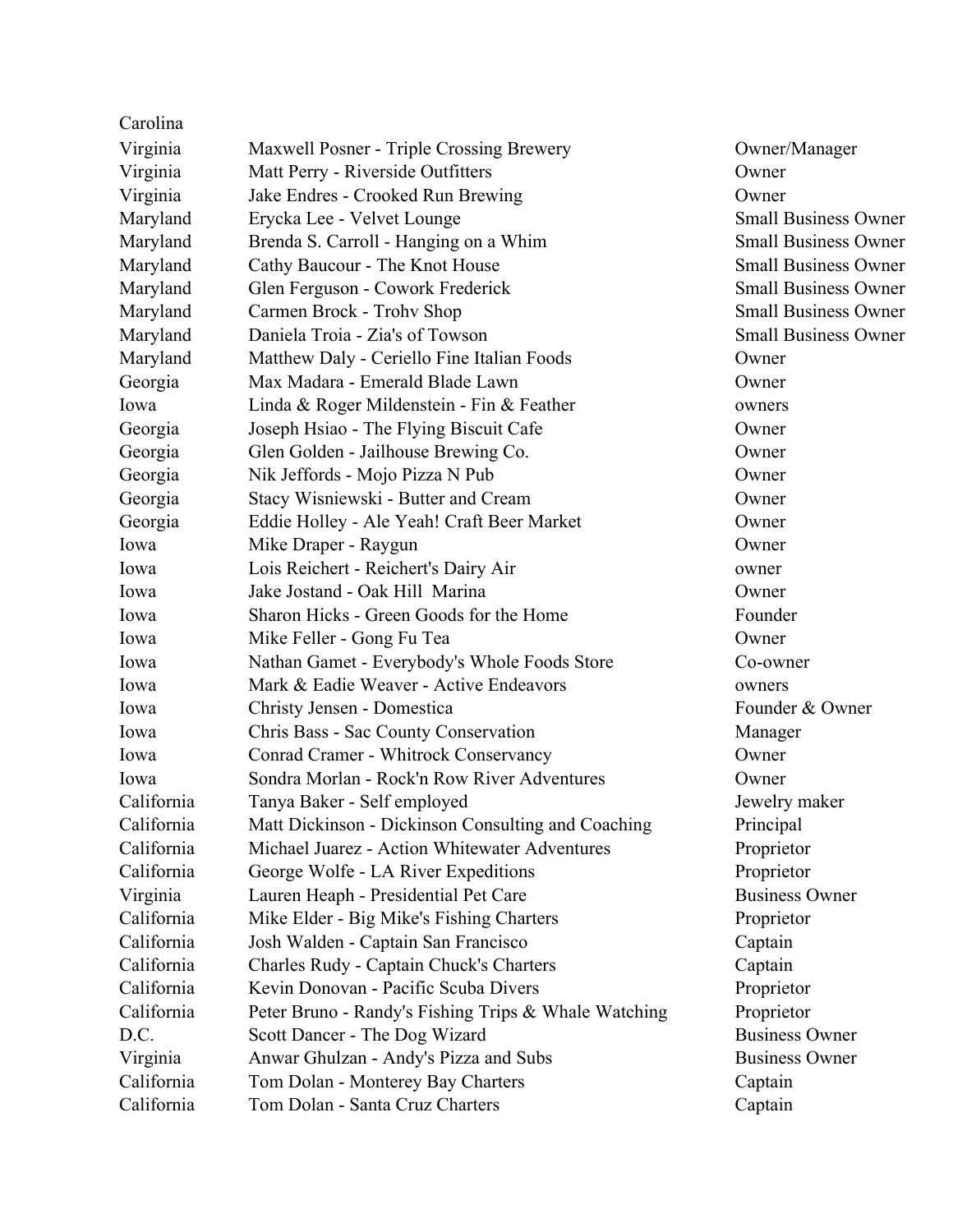| Georgia    | Nancy Jones - Blue Heron Nature Preserve         | <b>Executive Director</b>     |
|------------|--------------------------------------------------|-------------------------------|
| Georgia    | John MacDonald - TWELVE Boutique                 | Owner                         |
| Georgia    | Nathan Beasley - The Cottage Vineyard & Winery   | Owner's son                   |
| Minnesota  | Paul Schurke - Wintergreen Dogsled Lodge         | Owner                         |
| Minnesota  | Jemi Anklefaria - Quarterdeck Resort             | Owner                         |
| California | Christian Hestness - Bella On The Bay Monterey   | Proprietor                    |
| Illinois   | Chad - Sarkman                                   | Owner                         |
| Illinois   | Tara Julison - The Eating Well                   | Owner                         |
| Illinois   | Emily Schcolnik - Frio Gelato                    | Owner                         |
| Illinois   | Bruce Hughes - CRIA                              | Owner                         |
| Illinois   | Maryann Gorski - K & T Colors                    | Owner                         |
| Illinois   | Candy Murray - Scenty Wickless                   | Owner                         |
| Illinois   | Jeff Davis - Tail Gate                           | Owner                         |
| Illinois   | John Pawelski - Elite Appraisal Center           | Owner                         |
| Illinois   | Janice Sergy - Living Sea                        | Owner                         |
| Illinois   | Jeff - Garden on the Run                         | Owner                         |
| Illinois   | Nicole Cuadrado - Pout in Pink                   | Owner                         |
| Illinois   | Christina Jou-Kim - Bliss Nail & Spa             | Owner                         |
| Illinois   | Robert Beckers - Salt Creek Pottery              | Owner                         |
| Illinois   | Linda Usher - O2 Cool                            | Owner                         |
| Illinois   | Doris Crutchett - Popcan Jewelry                 | <b>Independent Contractor</b> |
| Illinois   | Jaime Encidoda - Inkapirka                       | owner                         |
| Virginia   | Nancy Pollard - La Cuisine, Inc.                 | <b>Business owner</b>         |
| Virginia   | Virginia Barlow - Encore                         | Business owner                |
| Virginia   | Fahim Alekozai - New Yorker Pizza                | <b>Business Manager</b>       |
| Virginia   | Brian Deely - Pro Fit Ski and Mountain Sports    | <b>Business owner</b>         |
| Virginia   | Alex Korab - Transition Triathalon               | <b>Business owner</b>         |
| Virginia   | Valley Bennett - For Goodness Sake Natural Foods | Business owner                |
| Virginia   | Sebastian Tavel - La Fromagerie                  | <b>Business Owner</b>         |
| Virginia   | Alyssa Theodore - The Sugar Cube                 | Owner                         |
| Illinois   | Sharon Allen - Doghouse Bakery                   | Owner                         |
| Illinois   | Karen Mante - MamaTola Sweets                    | Owner                         |
| Illinois   | Carolyn Nilles - C & G Croation                  | Owner                         |
| Illinois   | Jim - A Taste of Michigan Cherries               | Owner                         |
| Illinois   | Sylvia Morales - Cilvyah's Gourmet Foods         | Owner                         |
| Illinois   | Ed Krakowski - Breezy Bows                       | Owner                         |
| Illinois   | Michelle Bell - Tastefully Simple                | Consultant                    |
| Illinois   | Brad McAvoy - DeilMac Corp                       | Owner                         |
| Illinois   | Gandi Falcon - Protini Bar                       | Owner                         |
| Illinois   | Linda Arnony - Tupperware                        | Owner                         |
| Virginia   | Sola Pallotta - The Very Virginia Gift Shop      | Shop Owner                    |
| Minnesota  | Stephanie - Above the Falls Sports               | Manager                       |
| Minnesota  | Tony Vavricka - Hard Water Sports                | Owner                         |